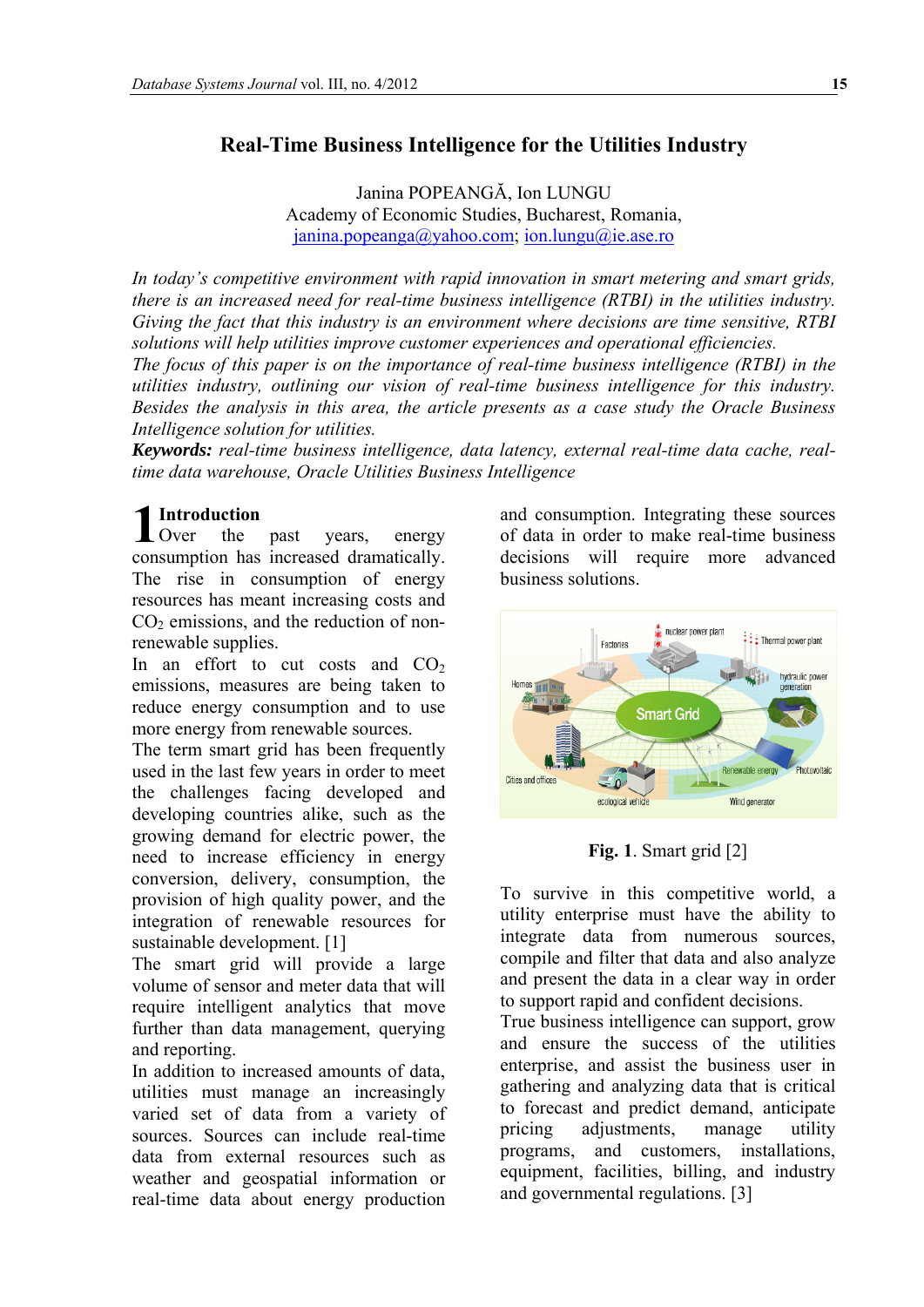But utilities industry is an environment where decisions are time sensitive, so this paper focuses on the importance of realtime business intelligence for utilities.

The rest of the paper is structured as follows. Sections 2 and 3 define business intelligence and real-time business intelligence. Section 4 makes a review of relevant literature. Section 5 presents Oracle Utilities Business Intelligence solution, while section 6 outlines our vision of real-time business intelligence for the utilities industry. Finally, we conclude this paper in section 7 with a number of results and observations.

#### **2. Defining Business Intelligence**

There are numerous definitions of business intelligence by some professionals in the industry.

According to Wayne W. Eckerson, Director of Research and Services for The Data Warehousing Institute (TDWI), "business intelligence is an umbrella term that encompasses a raft of data warehousing, and data integration technologies as well as querying, reporting and analysis tools that fulfill the promise of giving business users selfservice access to information". [4]

Cindi Howson thinks that "business intelligence allows people at all levels of an organization to access, interact with, and analyze data to manage the business, improve performance, discover opportunities and operate efficiently."

Common functions of business intelligence technologies are reporting, online analytical processing, analytics, data mining, process mining, complex event processing, business performance management, benchmarking, text mining, predictive

analytics and prescriptive analytics.



**Fig. 2.** Some of the general functions of BI systems [5]

Powerful BI features include personalised dashboards, automated alerts, graphs, charts, gauges and other view options that enable clear, concise display of data with complete drill through analytical capability. [3]

Business intelligence solutions help energy companies in many ways, by enabling them to [6]:

- Optimize the supply chain by providing data access to suppliers, distributors, and customers to enhance performance and responsiveness (all while reducing costs);
- Improve stock control by providing visibility across the organization and supply chain to enhance just-in-time management and reduce excess inventory;
- **Minimize procurement inefficiencies** by analyzing supplier performance, and driving negotiations and pricing structures;
- **Respond** quickly to market opportunities by tracking and analyzing operational data from inventory, financial, point-of-sale, and marketing;
- Differentiate and refine product offering by analyzing historical information and assessing product profitability on a geographic basis;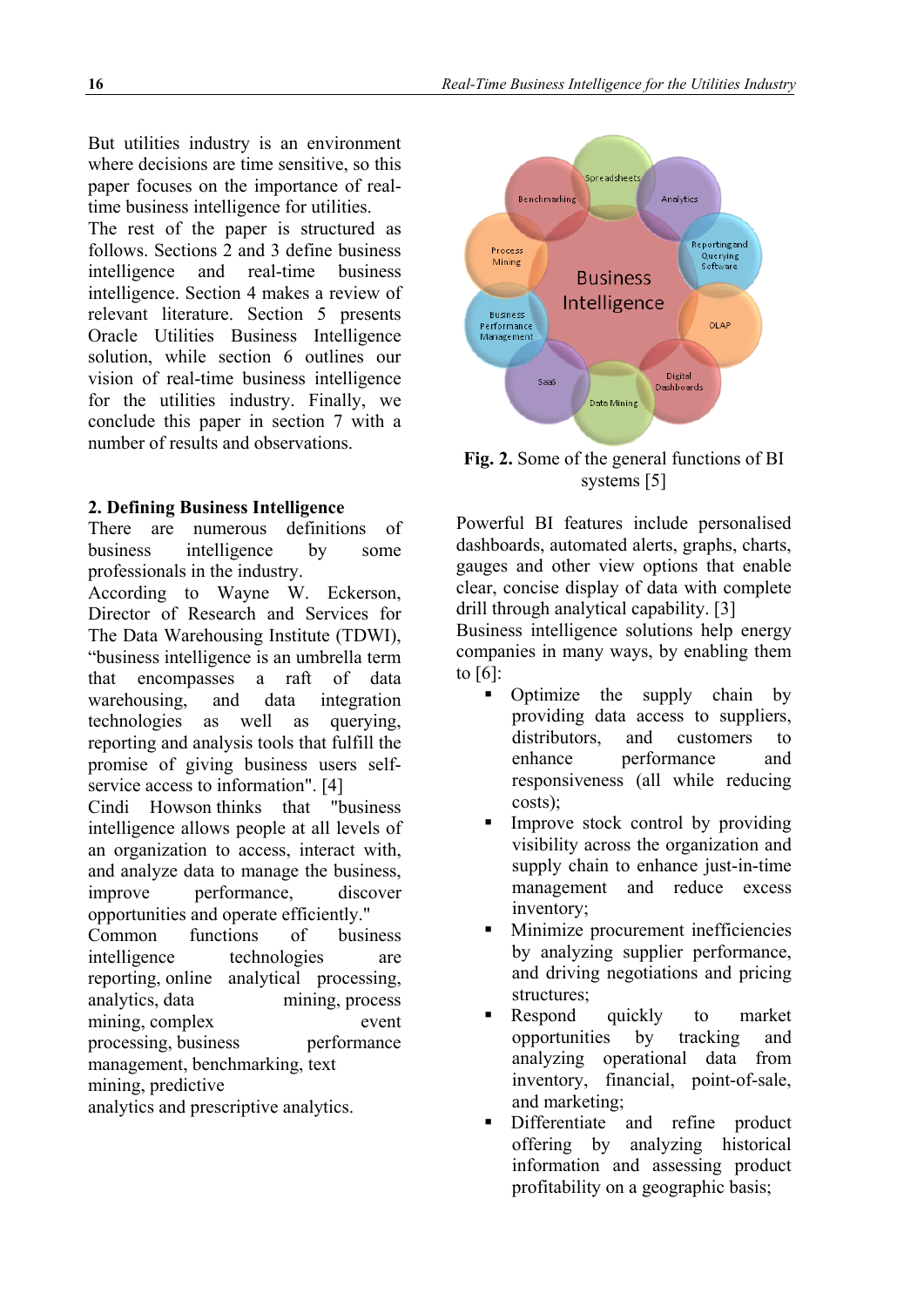**Strengthen customer relationships** and increase their value by tracking customer behavior and service issues, better targeting promotions, and improving service deliver.

According to Dr. Richard Hackathorn, creator of the Time-Value Curve, "the value of data is directly proportionate to how fast a business can react to it. In other words, a corporation loses money every time it delays getting information into the hands of decision-makers." [7]

Latency is the temporal delay between the moment of an event initiation and the moment an action is taken to respond to that event.



**Fig. 3**. Latency into the decision-making process [8]

There are three types of latency in a decision making process [9]:

• *data latency* - the period of time needed to collect the data from the source systems, to prepare it for analysis and save it into the data warehouse or data centers;

• *analytic latency* - the period of time needed to access and analyze the data, to transform the data in information, to apply the business rules.

• *decisional latency* - the period of time needed to review the analysis, decide the action to be taken and implement the action.

The degree of latency in a BI system is one of the most important issues because business executives and analytics simply want these systems to deliver the right

information in the right format and to the right people, at the right time, so they can make optimal business decisions. (**Fig. 4**)



**Fig. 4.** The role of BI systems

#### **3. Defining Real-Time Business Intelligence**

Real-time business intelligence is the process of delivering information about business operations as they occur, with minimum latency.

All real-time BI systems have some latency, but the goal is to minimize the time from the business event happening to a corrective action or notification being initiated. [10]

Right-time is a better term to use than real time. "Right-time implies that different business situations and events require different response or action times. When planning a right-time processing environment, it is important to match technology requirements to the actual action times required by the business - some situations require close to a real-time action, whereas with others, a delay of a few minutes or hours is acceptable." [11]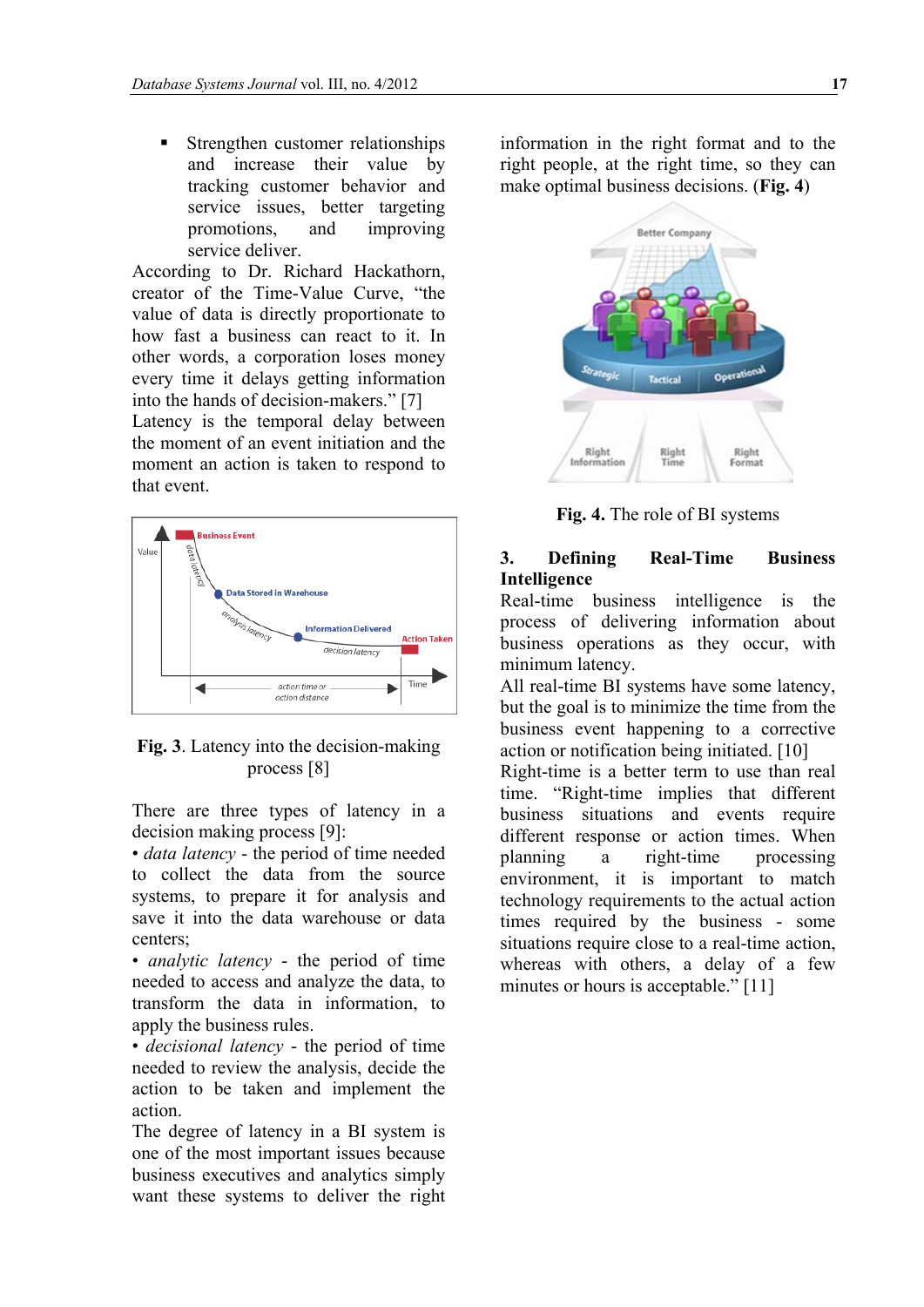

**Fig. 5.** RTBI latency [12]

In this context, real-time means a range from milliseconds to a few seconds after the business event has occurred.

For example, in order to keep the smart grid performing optimally, a system for monitoring and managing an electrical utility needs data delivered in milliseconds, so that problems can be solved within seconds or minutes. In this example, data must be accessed, processed and delivered in milliseconds. Besides data latency, data unavailability is another impediment to efficient realtime business intelligence.

Giving the fact that utilities are dependent on real-time business intelligence, the unavailability of this intelligence due to a failed system could stop the operations. Great availability of the real-time

business intelligence services is vital.

RTBI provides almost the same functionality as the traditional business intelligence, but operates on data that is extracted from operational data sources with zero latency, and provides means to propagate actions back into business processes in real-time. [13]

While traditional business intelligence presents historical data for manual analysis, real-time business intelligence compares current business events with historical patterns to detect problems or opportunities automatically. This automated analysis capability enables corrective actions to be initiated and or business rules to be adjusted to optimize business processes. [14]

A real-time business intelligence system is based on a real-time ETL and a real-time data warehouse.

Also known as active data warehouse, realtime data warehouse is a combination of fast technologies and fast-paced business processes.

One of the most challenging parts of building any data warehouse is the process of extracting, transforming and loading (ETL) the data from the sources. Talking about real-time data warehouse, additional challenges are being introduced. The traditional ETL process involves downtime of the data warehouse while the loads are performed, but when loading real-time data, there cannot be any downtime of the system. For some applications, increasing the frequency of the current data load may be a solution.

Beside the raised costs, real-time data warehouse brings up some important issues like data modeling, scalability, OLAP and query tools. To resolve these problems, researchers proposed various solutions.

Storing real-time data along with the historical data, in the same fact tables, can be a good idea from the data modeling perspective because a real-time data warehouse is modeled just like a traditional data warehouse. But many query and OLAP tools that are not so real-time aware and tables frequently changings bring up another issue – caching.

From the administration perspective, storing real-time data in separate fact tables is the most complex approach.

Storing real-time data in different tables from historical data, but in the same table structure, and using database views to combine these smaller tables, more easily updated, into a single logical table do not resolve caching issues. Nobody wants that the query tools return old cache results when we need real-time data.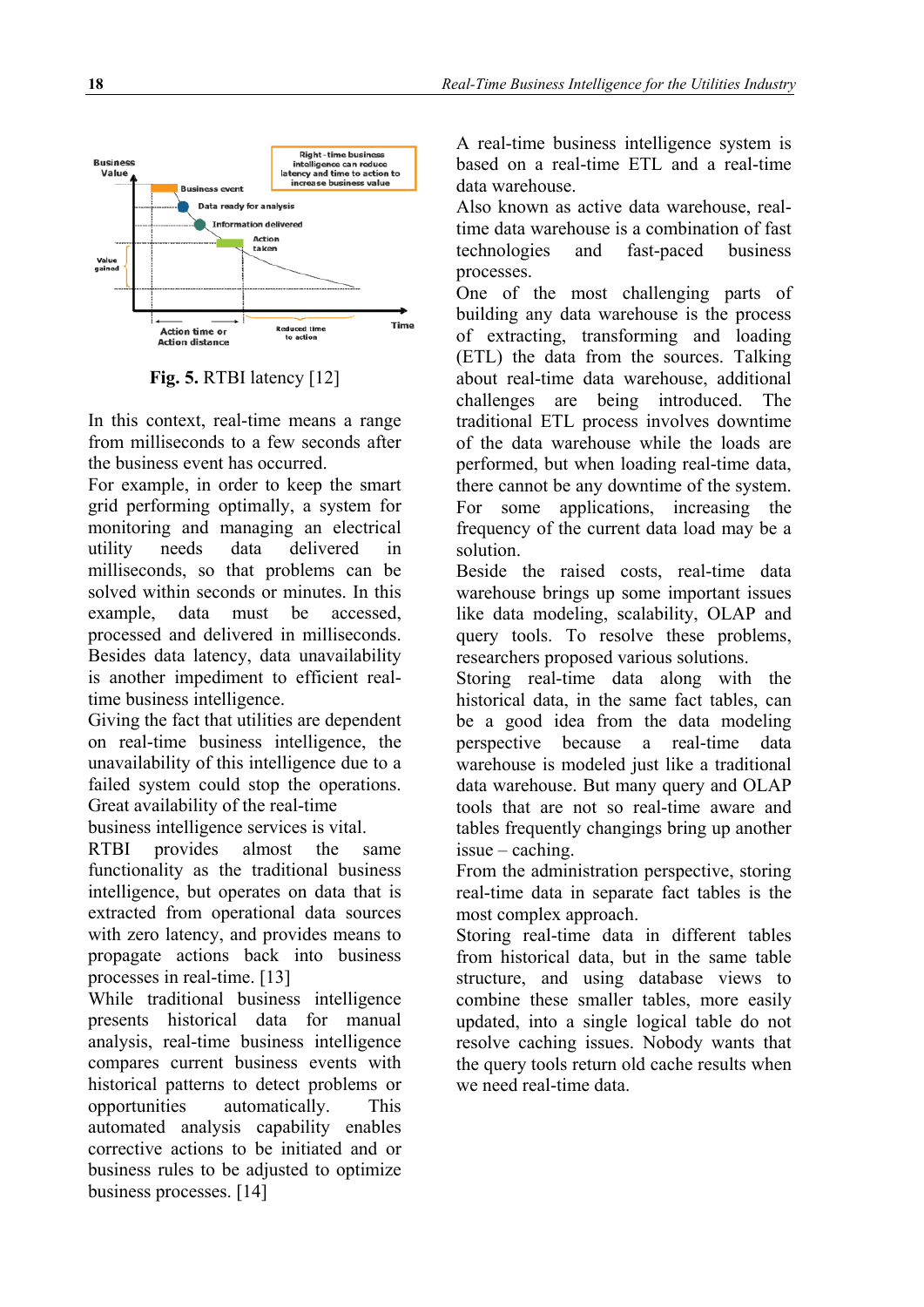#### **4. Literature review**

The utilities industry is expected to be one of the fastest-growing industries in adopting business intelligence technology in the next few years.

IDC Energy Insights announced in 2011 the availability of the new report "Business Strategy: Ready for the Dip…Err…Plunge? Utility Business Analytics", that exposes the critical need for the utilities industry to use business intelligence solutions to support automation processes, to take better decisions and to allow customers to manage their energy lifestyles.

Unlike any other research available in the industry, this report details how utilities can efficiently leverage business analytics in both the near and long term to improve operations, increase customer satisfaction, and continuously optimize business decisions. [15]

In its "2012 Utility Industry Survey on Business Intelligence/Analytics," BRIDGE Energy Group questioned more than 14.000 energy industry officers on

their experiences with business intelligence solutions.

29 percent of utilities reported that they are planning a major business intelligence program within the next two years, and another 62 percent were planning smaller scale projects, like adding a predictive analytics tool. [16]







**Fig. 7.** Most important BI features [17]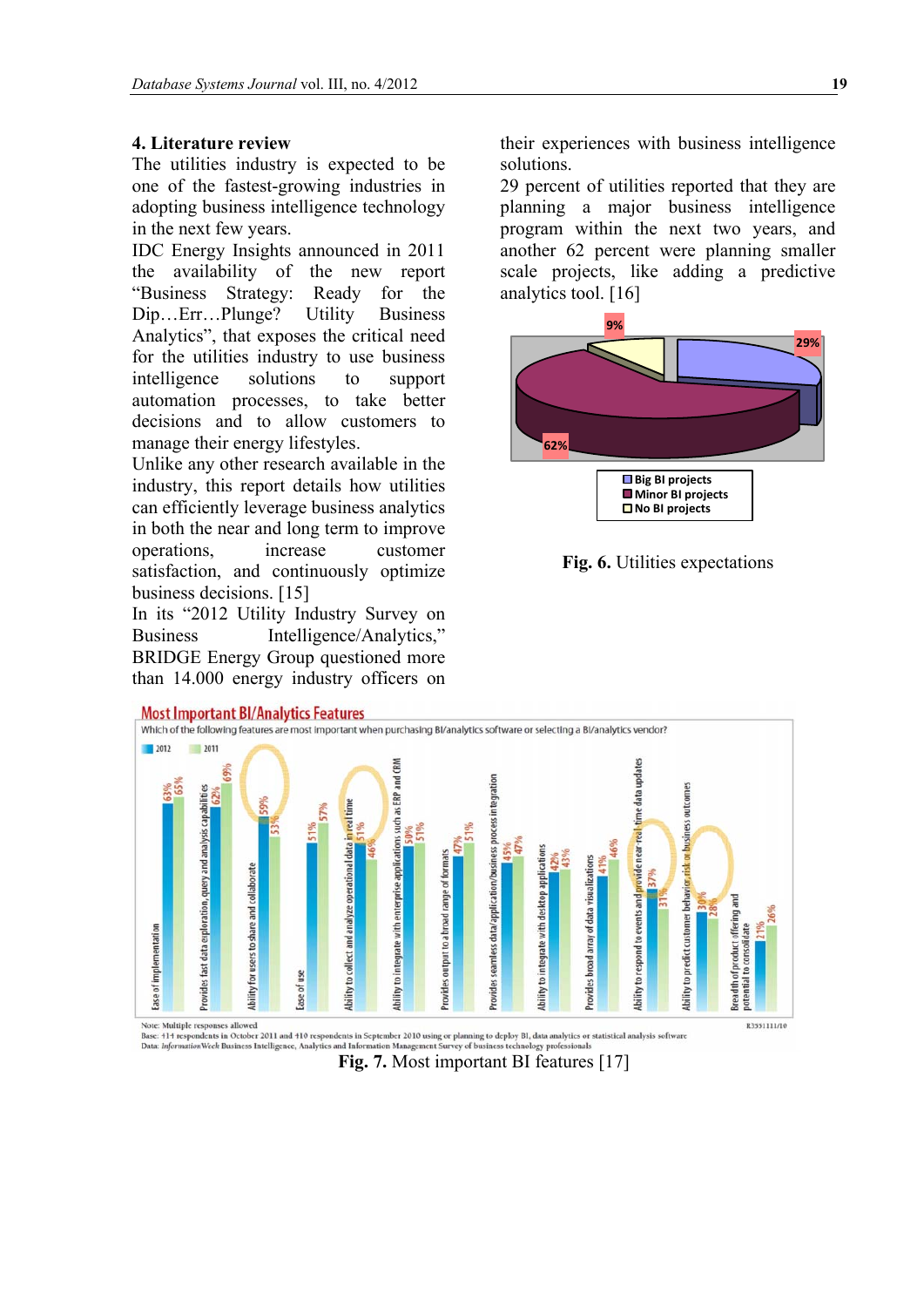According to numerous surveys, utilities expect to expand business intelligence with more programs that involve predictive modeling, the ability to collect and analyze operational data in real-time, and to respond to events and provide near-real-time data updates. (**Fig.7**)

In the academic literature, few articles deal with real-time business intelligence:

- $\checkmark$  In "Towards real-time business intelligence" article, B. Azvine et. al. [18] discuss the issues and problems of current BI systems and then outlines their vision of future real-time BI.
- $\checkmark$  In 2006, B. Azvine et al. [13] present their vision of what future real-time business intelligence would provide, discuss the technology challenges involved, and describe some of their programmes towards the implementation of our vision.
- $\checkmark$  B.S. Sahay and Jayanthi Ranjan [10] focus on the necessity of real-time BI in supply chain analytics. They believe that supply chain analytics using real time BI in organizations will derive better operational efficiency and KPI for any organization in SCM.
- $\checkmark$  D. Sandu [9] reviews the differences in the various types of business intelligence.
- $\checkmark$  Judith. R. Davis [19] presents a case study which describes the specific business problem, the right-time BI solution, benefits achieved, return on investment (ROI), features critical to success and implementation advice.

## **5. Oracle Utilities Business Intelligence – case study**

Oracle Utilities helps utilities prepare for smart metering and smart grid initiatives that enhance efficiency and provide critical intelligence metrics that can help drive more-informed energy and water usage decisions for consumers and businesses. [20]

Oracle Business Intelligence for Utilities facilitates utilities to simply organize data into reports, ad-hoc queries, in-depth analyses and set up notifications and alerts. This solution delivers intelligence thru maps, charts and graphics, making it easy to manage complex data and to understand relationships. Utilities can use these *near real-time* visuals to improve decisionmaking and to update rapidly on situations like outage restoration.

The Oracle Utilities Business Intelligence data-warehouse is a separate database from your operational database. All data extracted from the production system and transferred to the Oracle Utilities Business Intelligence data-warehouse is held in star schemas.[20] (**Fig. 8**)

The tables in a star-schema are divided into two categories: facts and dimensions. Every star-schema has a single fact table (at the center of the star) and one or more dimensions [20]:

• *Fact tables* contain individual rows for every occurrence of a fact in the production system. Fact tables contain columns called measures. It is these columns that are aggregated to calculate key performance indicators (KPIs).

• *Dimension tables* are used to "slice" the facts in different ways. For example, the star schema above would allow users to "slice" the financial fact by the attributes on the 6 dimensions linked to it.

ETL programs are provided for every fact and dimension in Oracle Utilities Business Intelligence. (**Fig. 9**)

The extract programs are extracting operational data and performing some transformation activities. A separate extract program is used for every distinct fact and dimension.

**Figure 10** illustrates the components involved in Oracle Utilities Business Intelligence's ETL methodology.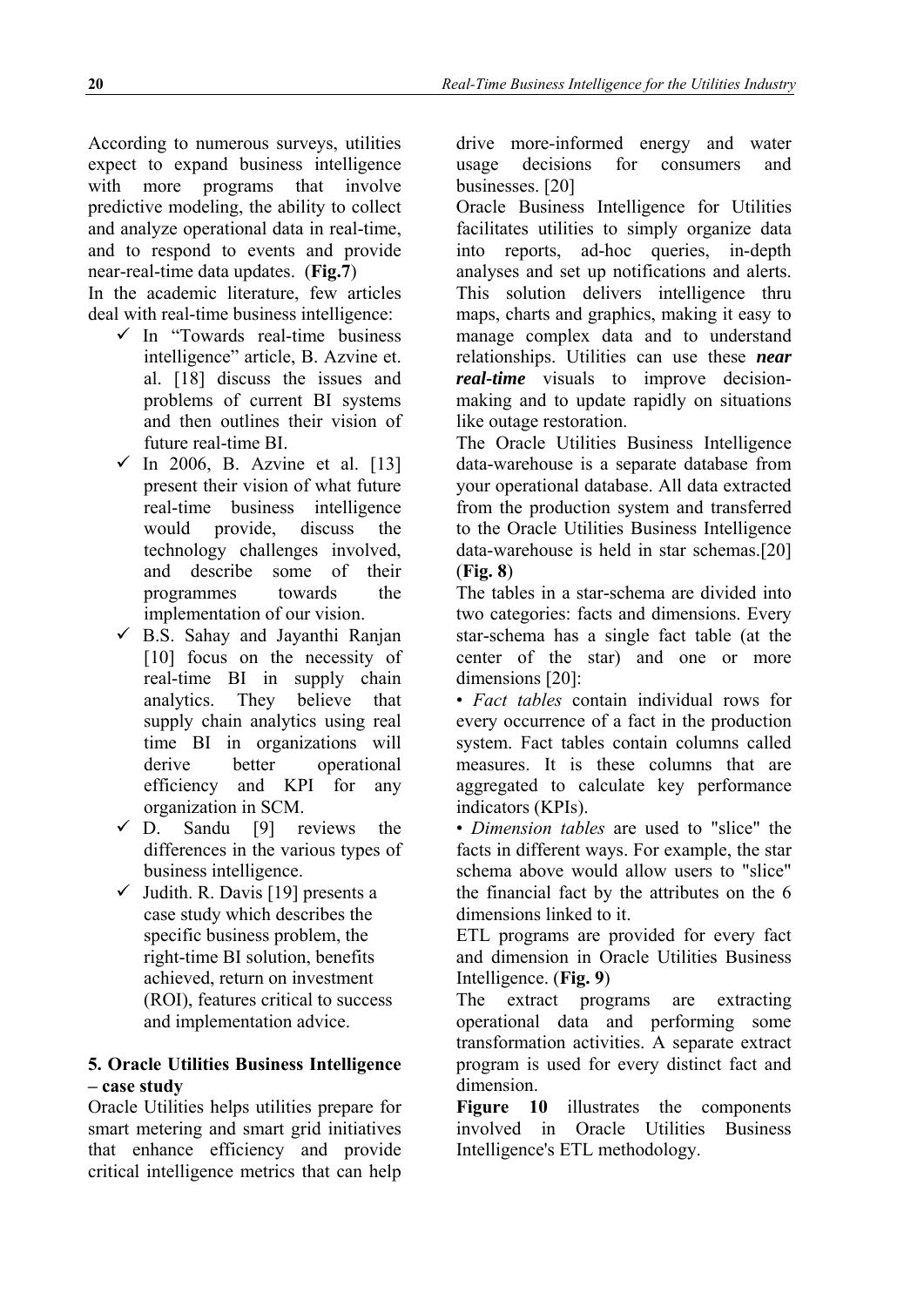

**Fig.8**. Oracle Utilities Business Intelligence – star schema [20]



**Fig.9.** ETL process [20]



**Fig.10.** ETL methodology [20]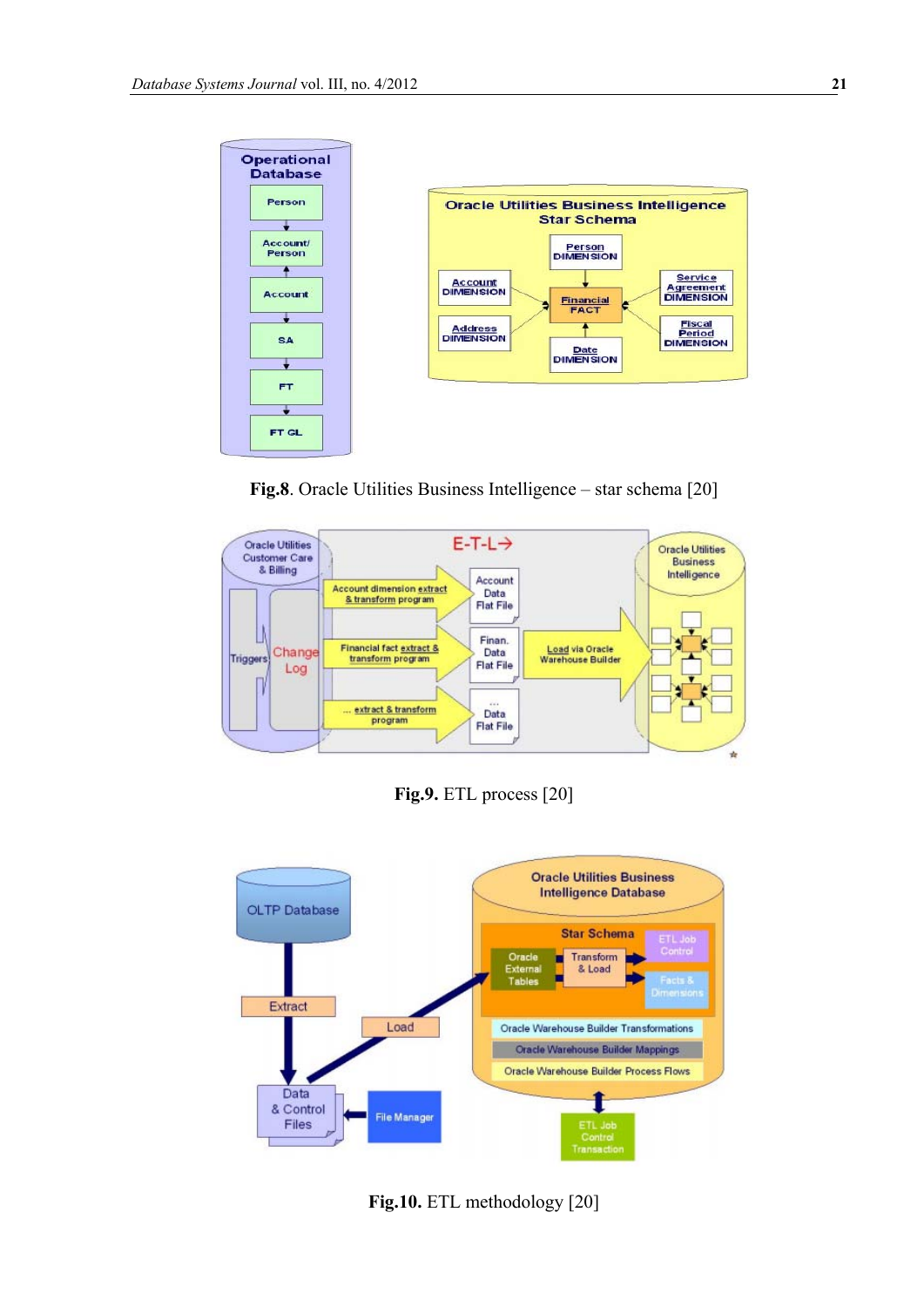## **6. Our RTBI vision for the utilities industry**

This paper proposes a RTBI solution for the utilities industry, considering the type of data source.

For real-time data, such as weather data, data about sensors and meters states, production and consumption data, we propose to use an external real-time data cache. This data cache contains only the tables that are real-time, while non-realtime date are extracted, transformed and loaded directly into the traditional data warehouse.

Using an external real-time data cache we can eliminate performance problems associated with the process of integrating real-time data into a data warehouse.

Also, this can solve other problems like internal inconsistency and data latency.

Having all the real-time activity on the external cache database, the warehouse does not support any additional load, so the scalability and query problems will be solved.

The connection between the real-time data cache and data warehouse is accomplished by scheduled and real-time updates when certain conditions are met. For example, production and consumption data are updated hourly, while alerts based on measurable factors or alerts caused by the malfunctioning equipment need to be updated instantly into the data warehouse.

In order to create advanced business analytics, with a just-in-time information merging solution, we can easily merge realtime data from the external real-time data cache with the historical information from the data warehouse.



**Fig.11.** Our RTBI vision for the utilities industry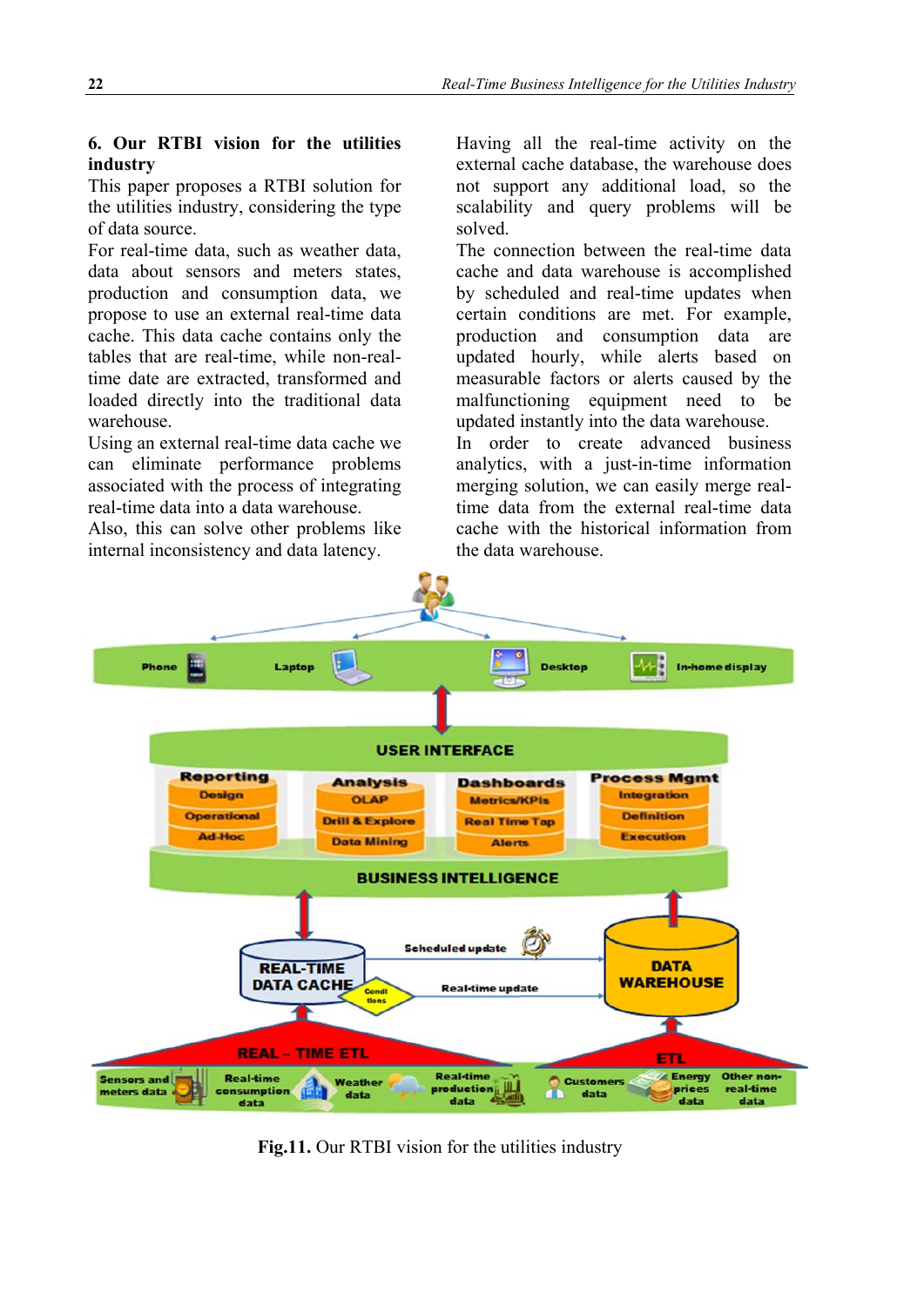## **7. Conclusions**

An ideal business intelligence system gives utilities the right information in the right format, at the right time, so they can make optimal business decisions. Giving the fact that this industry is an environment where decisions are time sensitive, utilities need RTBI solutions to improve customer experiences and operational efficiencies.

Our vision of real-time business intelligence for the utilities industry proposes the use of an external real-time data cache and a traditional data warehouse, in order to eliminate performance problems and to solve problems like internal inconsistency, scalability and data latency.

Although many technologies are available to implement real-time business intelligence, many challenges remain to make this a reality.

### **References**

[1] Florian Neuhof, "Smart by necessity", 05.10.2010, [http://www.utilities](http://www.utilities-me.com/article-817-smart-by-necessity/1/print/)[me.com/article-817-smart-by](http://www.utilities-me.com/article-817-smart-by-necessity/1/print/)[necessity/1/print/](http://www.utilities-me.com/article-817-smart-by-necessity/1/print/)

[2] Purnendu Kumar, "Smart Grid…the next generation of electrical transmission and distribution system", 04.09.2012, [http://purnendukumar.wordpress.com/2012/0](http://purnendukumar.wordpress.com/2012/09/04/smart-grid-the-next-generation-of-electrical-transmission-and-distribution-system/) [9/04/smart-grid-the-next-generation-of-](http://purnendukumar.wordpress.com/2012/09/04/smart-grid-the-next-generation-of-electrical-transmission-and-distribution-system/)

[electrical-transmission-and-distribution](http://purnendukumar.wordpress.com/2012/09/04/smart-grid-the-next-generation-of-electrical-transmission-and-distribution-system/)[system/](http://purnendukumar.wordpress.com/2012/09/04/smart-grid-the-next-generation-of-electrical-transmission-and-distribution-system/)

[3] ElegantJ BI, [http://www.elegantjbi.com/solutions/industry](http://www.elegantjbi.com/solutions/industry_bi_utilities.htm) bi\_utilities.htm

[4] Wayne W. Eckerson, Performance Dashboards**:** Measuring, Monitoring, and Managing Your Business, John Wiley & Sons, 07.10.2010 - 336 pp.

[5] Health Technology, [http://www.healthtechnolgy.com/business](http://www.healthtechnolgy.com/business-intelligence-systems.html)[intelligence-systems.html](http://www.healthtechnolgy.com/business-intelligence-systems.html)

[6] Altek solutions,"Business Intelligence

Solutions for Utilities and Energy", [http://alteksolutions.com/solutions/industry/ut](http://alteksolutions.com/solutions/industry/utilitiesenergy.asp) [ilitiesenergy.asp](http://alteksolutions.com/solutions/industry/utilitiesenergy.asp)

[7] Heena Gathibandhe et. al., "How Smart is Real-Time BI?", 28.01.2010, [http://www.information-](http://www.information-management.com/infodirect/2009_152/real_time_business_intelligence-10017057-1.html?zkPrintable=1&nopagination=1)

[management.com/infodirect/2009\\_152/real\\_ti](http://www.information-management.com/infodirect/2009_152/real_time_business_intelligence-10017057-1.html?zkPrintable=1&nopagination=1) [me\\_business\\_intelligence-10017057-](http://www.information-management.com/infodirect/2009_152/real_time_business_intelligence-10017057-1.html?zkPrintable=1&nopagination=1)

[1.html?zkPrintable=1&nopagination=1](http://www.information-management.com/infodirect/2009_152/real_time_business_intelligence-10017057-1.html?zkPrintable=1&nopagination=1)

[8] Wayne Eckerson, "The Soft Side of Real-Time BI", 01.08.2004. [http://www.information-](http://www.information-management.com/issues/20040801/1007215-1.html?zkPrintable=1&nopagination=1)

[management.com/issues/20040801/1007215-](http://www.information-management.com/issues/20040801/1007215-1.html?zkPrintable=1&nopagination=1) [1.html?zkPrintable=1&nopagination=1](http://www.information-management.com/issues/20040801/1007215-1.html?zkPrintable=1&nopagination=1)

[9] Daniela Ioana Sandu, "Operational and real-time Business Intelligence", Informatica Economică Journal 3(47)/2008, [http://revistaie.ase.ro/content/47/06Sandu.pdf.](http://revistaie.ase.ro/content/47/06Sandu.pdf) [10] B.S. Sahay, Jayanthi Ranjan, "Real time business intelligence in supply chain analytics", Information Management & Computer Security, Vol. 16 Iss: 1, pp.28 – 48, 2008.

[11] Colin White, "*Now is the Right Time for Real-Time BI"*, Information Management Magazine, September, 2004.

[12] Judith R. Davis, "Right-Time Business" Intelligence: Optimizing the Business Decision Cycle", Sybase, 2006

[13] B Azvine, Z Cui, D D Nauck, B Majeed, "Real Time Business Intelligence for the Adaptive Enterprise," cec-eee, pp.29, The 8th IEEE International Conference on E-Commerce Technology and The 3rd IEEE International Conference on Enterprise Computing, E-Commerce, and E-Services (CEC/EEE'06), 2006,

[http://bingo.crema.unimi.it/turing/MATERIA](http://bingo.crema.unimi.it/turing/MATERIALE/admin/allegati/architetturaBT.pdf) [LE/admin/allegati/architetturaBT.pdf](http://bingo.crema.unimi.it/turing/MATERIALE/admin/allegati/architetturaBT.pdf)

[14] Wikipedia, "Real-time business intelligence",

[http://en.wikipedia.org/wiki/Real](http://en.wikipedia.org/wiki/Real-time_business_intelligence)[time\\_business\\_intelligence](http://en.wikipedia.org/wiki/Real-time_business_intelligence)

[15] EBN, "IDC: Utilities Need to Implement Sophisticated Business Intelligence Tools",